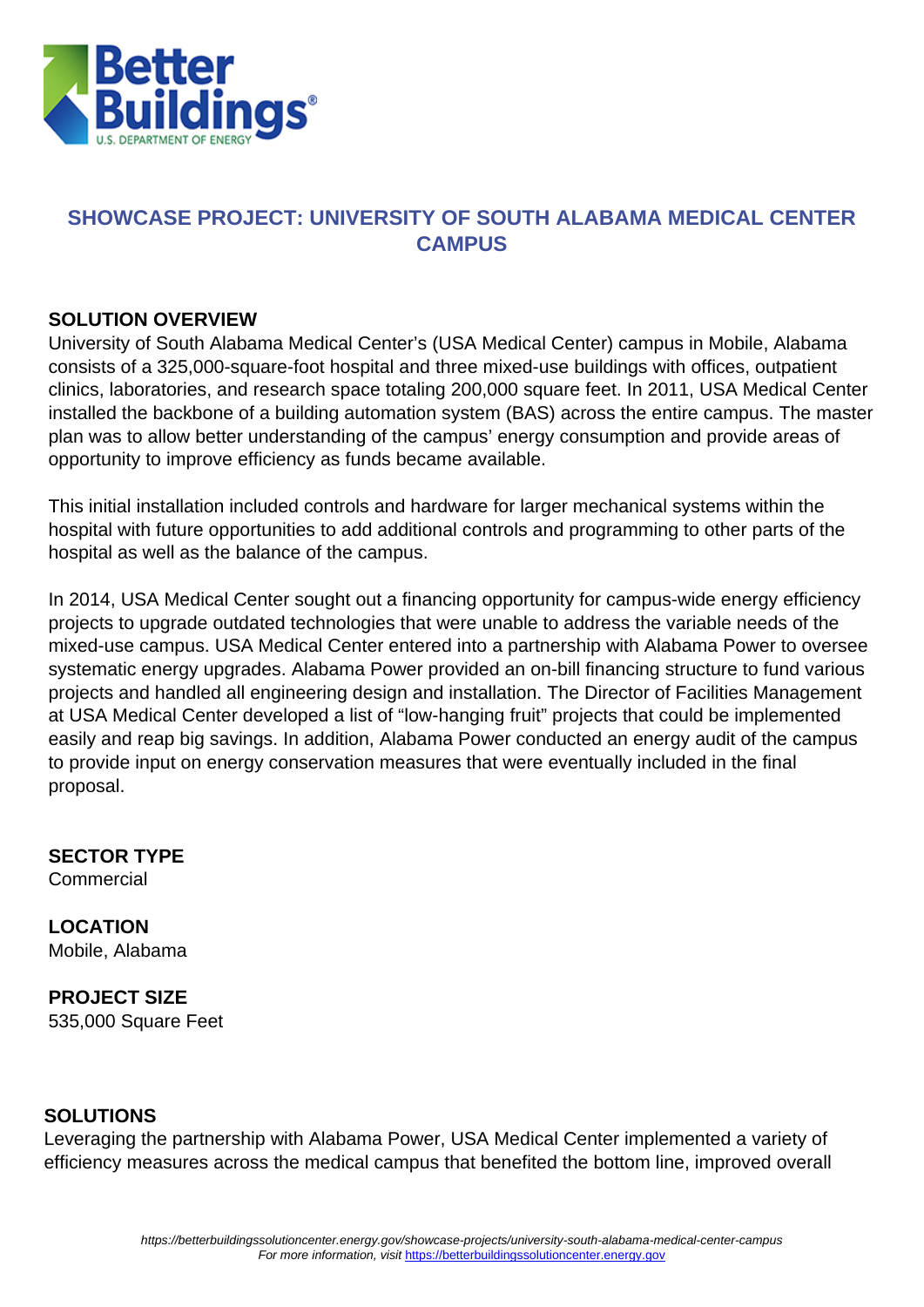energy and water efficiency, and maintained or improved patient and staff comfort.

The existing central chiller circulated chilled water to buildings on campus, including the hospital, with an average flow rate of 3,000 gallons per minute. The original circulation loop was unable to vary the flow rate based on the outdoor temperature or actual cooling needs for heat exchange at the individual chilled water coils in air handlers; it also circulated more chilled water than necessary on cooler days.

Alabama Power, in conjunction with Siemens energy efficiency engineers, conducted a chiller plant optimization analysis. The data was used to develop computer models to optimize the pump/motor functions to meet Btu heat exchange needs in real time, adjusting the amount of water supplied to the chilled water coils. This project involved measuring the necessary discharge air temperature and chilled water valve position, then provided that information to the BAS in order to adjust the amount of supplied water. The chiller plant optimization is a significant water- and energy-saving upgrade that is expected to reduce the medical center's energy bills by an annual average of \$90,000.

One clinical laboratory building on the campus had an outdated, extremely inefficient electric 240-ton chiller and gas boiler. Instead of replacing the equipment, the engineering team identified an innovative way to integrate the building into the main heat recovery chiller plant. The project connected the lab to the central plant to provide both chilled and hot water, eliminating the need for the existing chiller and boiler. As a precaution, the building's chiller and boiler were not removed in case they are needed to supplement the main plant's heating or cooling at any point in the future.

Additional cost-saving measures implemented across the medical campus include the following:

- Upgraded from fluorescent lamps and ballasts to LEDs for interior lights in common areas that operate 24/7.
- Upgraded from mercury vapor high pressure sodium metal halides to LEDs for exterior lights in parking lots and streets lights that operate 24/7.
- Replaced least-efficient electrical fan and pump motors with new high-efficiency motors.
- Installed variable frequency drives (VFDs) on the largest pumps and fans (3 HP 150 HP) for air handling units, exhaust fans, and cooling towers, and connected the VFDs to the BAS.
- Replaced a 40-year-old boiler with a heat recovery chiller that extracts heat from the chilled water system to heat the building, completely eliminating natural gas expenses.
- Replaced a 30-year-old boiler with a small electric compact boiler (the building had direct expansion units for cooling) that is significantly more energy efficient.

All projects were completed over the course of the 2016 calendar year. With Alabama Power's onbill financing structure, 20 percent of the anticipated \$280,000 in annual cost savings will be seen on USA Medical Center's bottom line and the remaining 80 percent will finance the debt of the efficiency projects. USA Medical Center originally anticipated the projects would be paid off in ten years, but after seeing the initial savings post-project completion, it is expected the payback will be much sooner.

## **OTHER BENEFITS**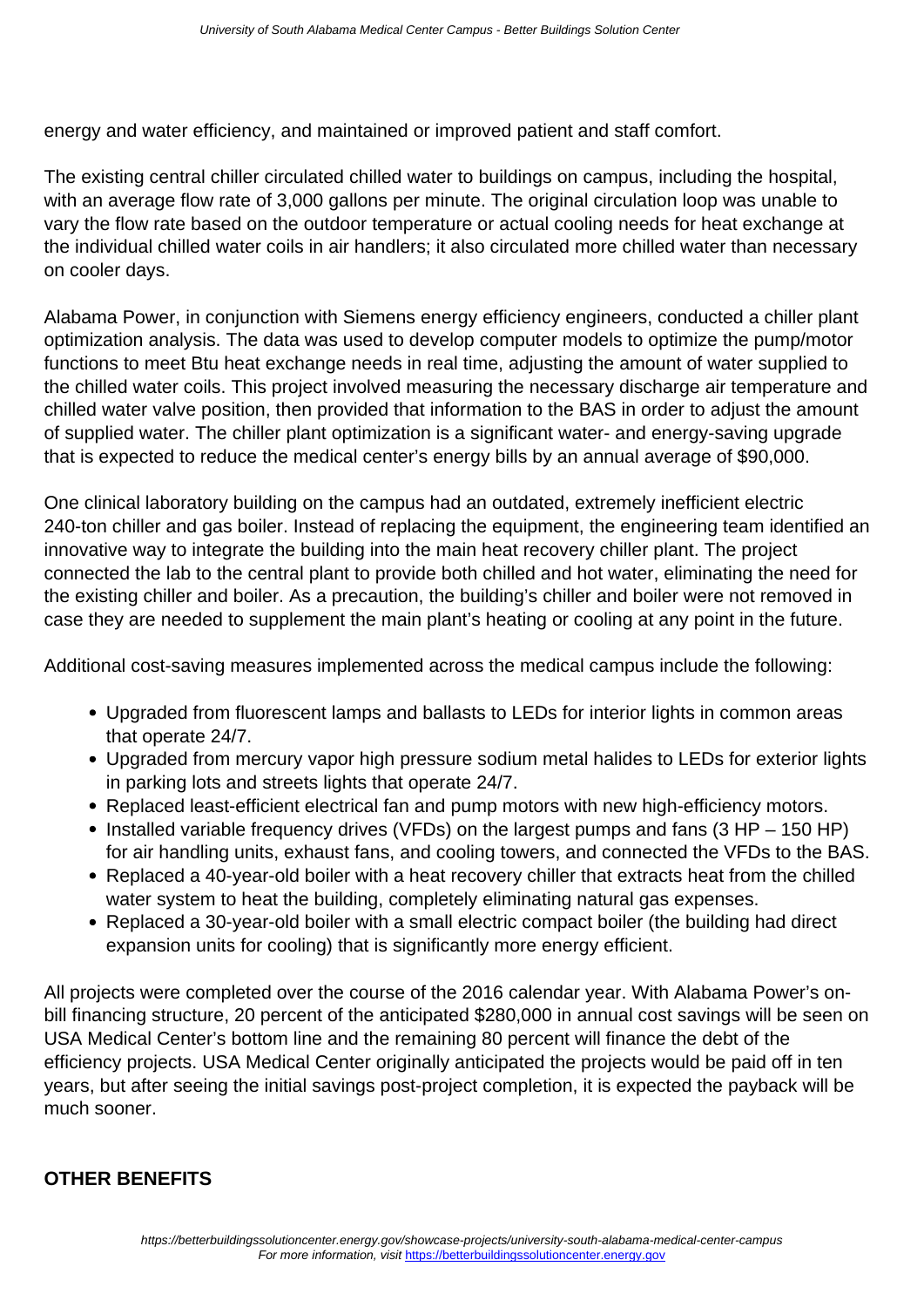A major benefit of the equipment upgrades has been the significant reduction or elimination of annual maintenance costs due to improved efficiency and modernization. The annual maintenance and repair expenses for the 240-ton chiller and gas-fired boilers are minimal. The annual cost of labor and materials required for changing lamps and ballast in the interior and exterior lighting fixtures that were retrofitted with LED has been eliminated. New high-efficiency motors and VFDs will extend the life of systems throughout the campus.